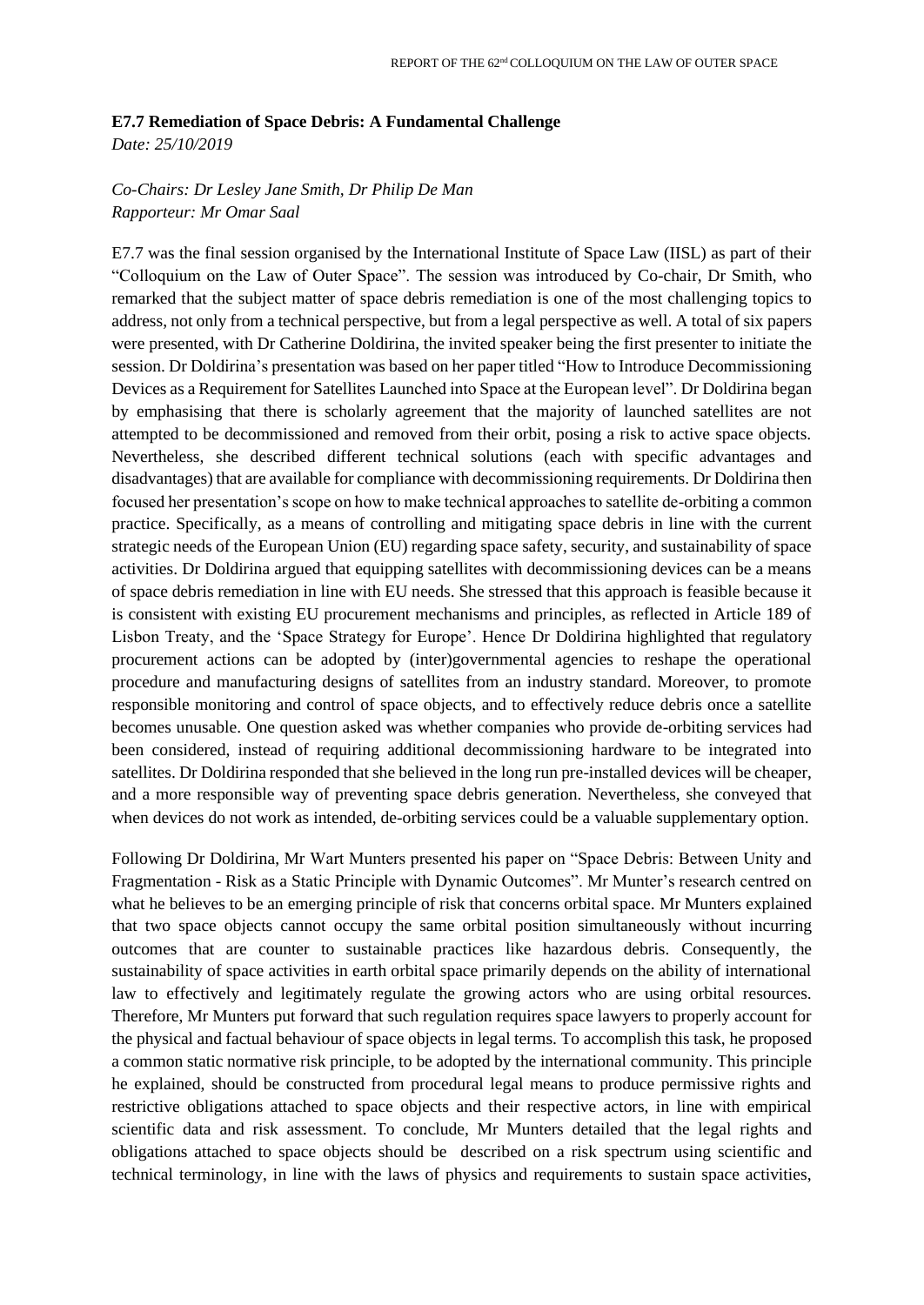particularly when considering increasing space debris. A question was asked on whether a legal structure is already in place to deal with space object interactions. Mr Munters, contended that existing frameworks do not fully acknowledge the different bundles of (inter)national rights and responsibilities that States possess, and how this can impact their interpretation of space law. Therefore, he explained that the risk analysis approach is a way of deriving legal understanding from scientific data.

The next presenter was Dr Martha Mejia-Kaiser who discussed her paper "Out into the Dark: Removing Space Debris from the Geostationary Orbit". Dr Mejia-Kaiser introduced different benefits of launching a satellite into Geostationary orbit (GEO), likening the orbit to a 'string of diamonds'. However, Dr Mejia-Kaiser described that despite its practical uses, GEO is being polluted by large amounts of space debris. She explained that although the space treaties contain no explicit provision on avoiding space debris generation, there are initiatives like the Inter-Agency Space Debris Coordination Committee (IADC) guidelines that encourage States to protect GEO by allocating fuel to move their satellites to a Graveyard Orbit before inactivity. Nevertheless, she noted that the IADC guidelines are not legally binding, and that States and intergovernmental organisations have little interest in adopting an international treaty prohibiting the generation of space debris due to the liability risks if they do not comply. What is positive, Dr Mejia-Kaiser expressed, is that the IADC guidelines and growing national legislation of States concerning space debris could be a budding sign of *opinio juris*, an element needed for the creation of a norm of customary international law. Nonetheless, Dr Mejia-Kaiser underlined that it is in the interest of States to retain GEO's usability, considering the large revenue generating space activities that rely on the orbit; she remarked that active debris removal operations, in accordance with Article IX of the Outer Space Treaty, should be pursued by States. With an optimistic tone, Dr Mejia-Kaiser ended her presentation by stating that she hopes the 'string of diamonds' will be kept for all nations, for generations to come. One question asked was whether compliance with space debris guidelines is a matter of regulation or mission design? Dr Mejia-Kaiser responded by explaining that as States become more aware of the space debris consequences, it is a mixture of both because regulations can promote compliant mission designs. She gave the example of China who adopted a regulation on this topic, which prompted Chinese missions to reduce their debris generation.

After Dr Mejia-Kaiser, Mrs Mihoko Shintani took to the stage to present her "Proposal of Governmental Compensation for Damages in Orbital Activities, especially for Space Debris Removal". Mrs Shintani, who hails from Japan, used the country as a case-study, and proposed a governmental compensation system that covers on-orbit services such as active debris removal. She introduced a legislative system comprising of 'compulsory insurance' and 'governmental compensation' that could provide a foundation for space debris removal activities operated by private actors. Mrs Shintani conveyed that, assuming the technological hurdles and price can be overcome, there are two main (liability) risks. One being the destruction of a third party's satellite, and two, being the destruction of a counterparty's satellite. Furthermore, she noted that private operators will need national consent to remove debris due to constraints in international space law. Mrs Shintani highlighted to the audience that her legislative proposal could be included as an amendment to the Japanese 'Space Activities Act' or as a new national law. Regardless of the variety of risks associated with on-orbital debris services that can address space debris concerns, Mrs Shintani stated it will be interesting to see which countries act first to make industrial legislation to govern such business activities. Particularly, as she stipulates that an international regulatory standard is unlikely to be adopted before private debris removal trials are initiated. On a personal note, Mrs Shintani concluded by sharing that she expects the space industry in Japan to grow further, including its use of new legal instruments. One question that was asked was whether this proposal would be an incentive to debris remediation or a hindrance? Mrs Shintani responded that the present space activity law in Japan only covers third-party liability resulting from